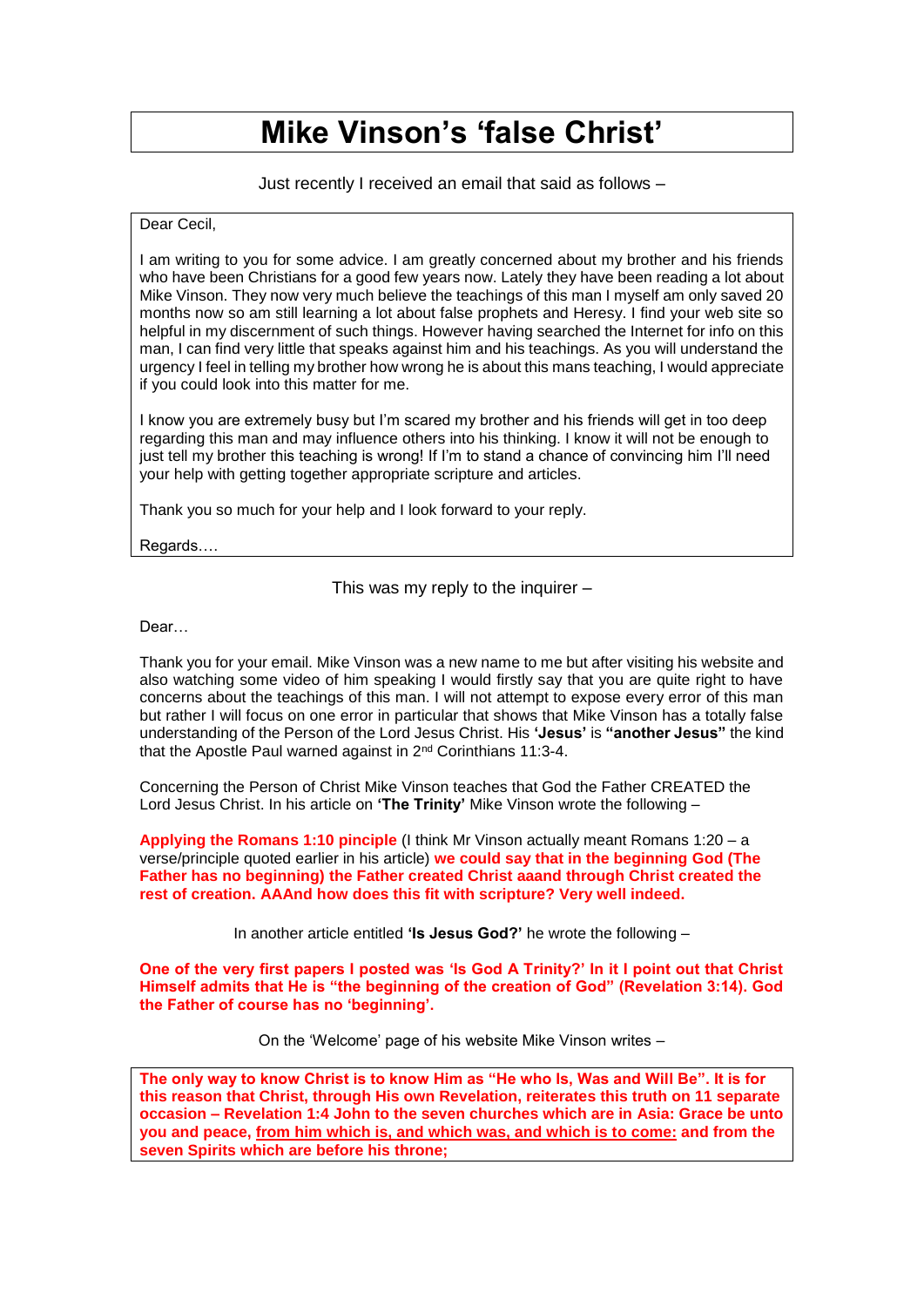If Mr Vinson were to look at some more verses in the same **Revelation 1** chapter and follow through on them he would learn that **the Lord Jesus Christ is GOD**. In **verse 8** of **Revelation 1 "the Almighty"** says to John **"I am Alpha and Omega, the beginning and the ending, saith the Lord, who is and who was and who is to come, the Almighty".** The Greek word translated as **"the Almighty"** is *pantokrator* and in Vine's Expository Dictionary of New Testament Words it says this about that Greek word – *'almighty or ruler of all…is used of GOD only'.*

**"The Almighty"** refers to Himself as **"who is and who was and who is to come"** – this is clearly the Lord Jesus Christ and He is declaring Himself to be **"the Almighty" GOD**. To reinforce that this verse refers to the Lord Jesus we could move ahead to **Revelation 22** and the one who is speaking in **verses 12-16** identifies Himself as the Lord Jesus in **verse 16.** In **verse 13** the Lord Jesus refers to Himself as **"Alpha and Omega, the beginning and the end"** thus clearly identifying Himself as **"the Almighty" GOD** of **Revelation 1:8.** 

Should anyone doubt that **"the Almighty" GOD** who refers to Himself as **"Alpha and Omega, the beginning and the end"** is the Lord Jesus, in the same **verse 13** of **Revelation 22** the speaker also refers to Himself as **"the first and the last".** 

Can we positively identify who **"the first and the last is"?** Well, if we go back to **Revelation 1**  we read in **verses 17-18 "And when I** [John] **saw him I fell at his feet as dead. And he laid his right hand upon me saying unto me, Fear not; I am the first and the last. I am he that liveth and was dead and behold I am alive for evermore".** The speaker in these verses is clearly the Lord Jesus Christ who identifies Himself as **"the first and the last"** who is also the **"Alpha and Omega, the beginning and the end"** of **Revelation 22: 12-16** and who is also the speaker in **Revelation 1:8** who declares Himself to be **"the Almighty"** which as we saw earlier is the translation of a Greek word that according to Vine's Dictionary *'is used of GOD only'.*

From other passages it is clear that the Lord Jesus Christ declared Himself to be God – in **John 8:58** He said, **"Before Abraham was I am"** – please remember God's revelation of Himself in such terminology to Moses in Exodus 3:14 – the listeners in **John 8** certainly remembered for in **verse 59** we read **"Then they took up stones to cast at him".** 

Commenting on these 2 verses Pastor John MacArthur writes 'Here Jesus declared Himself to be Yahweh i.e. The Lord of the Old Testament…the eternally pre-existent God who revealed Himself in the Old Testament to the Jews…The Jews understood Jesus' claim and followed Leviticus 24:16 which indicates that any man who falsely claims to be God should be stoned'.

We find a similar 'divine' claim by the Lord Jesus in **John 10:30** when He said, **"I and my Father are one".** Again the Jews wanted to stone Him for blasphemy [see **verse 31**]. The Lord then asks if they want to stone Him because of **"works"** that He has done [see **verse 32**] but this is their answer in **verse 33 "For a good work we stone thee not, but for blasphemy and because that thou, being a man, makest thyself God".** 

In **John 1:1** we read **"and the Word was God"** and later we read in **verse 14 "and the Word was made flesh and dwelt amongst us"** – **"the Word"** who is **"God"** according to **John 1:1**  appeared in **"flesh"** according to **verse 14** and that **"Word** in **flesh"** is of course the incarnate Lord Jesus Christ. **He is GOD**.

In **John 20:28** Thomas, in the presence of the risen Lord Jesus Christ, addressed Him as **"My Lord and my God"** literally 'The Lord of me and the God of me' – did the Lord Jesus rebuke Thomas for addressing Him in such 'divine' terms – No! – He told Thomas that those who, unlike Thomas, would not see Him but who would also believe Him to be 'their Lord and their God' would be **"blessed" [verse 29].** 

**The Lord Jesus Christ is GOD** just as He claimed to be whilst here on earth and as God He is **"from everlasting to everlasting" [Psalm 90:2]** and that means **He was not created.**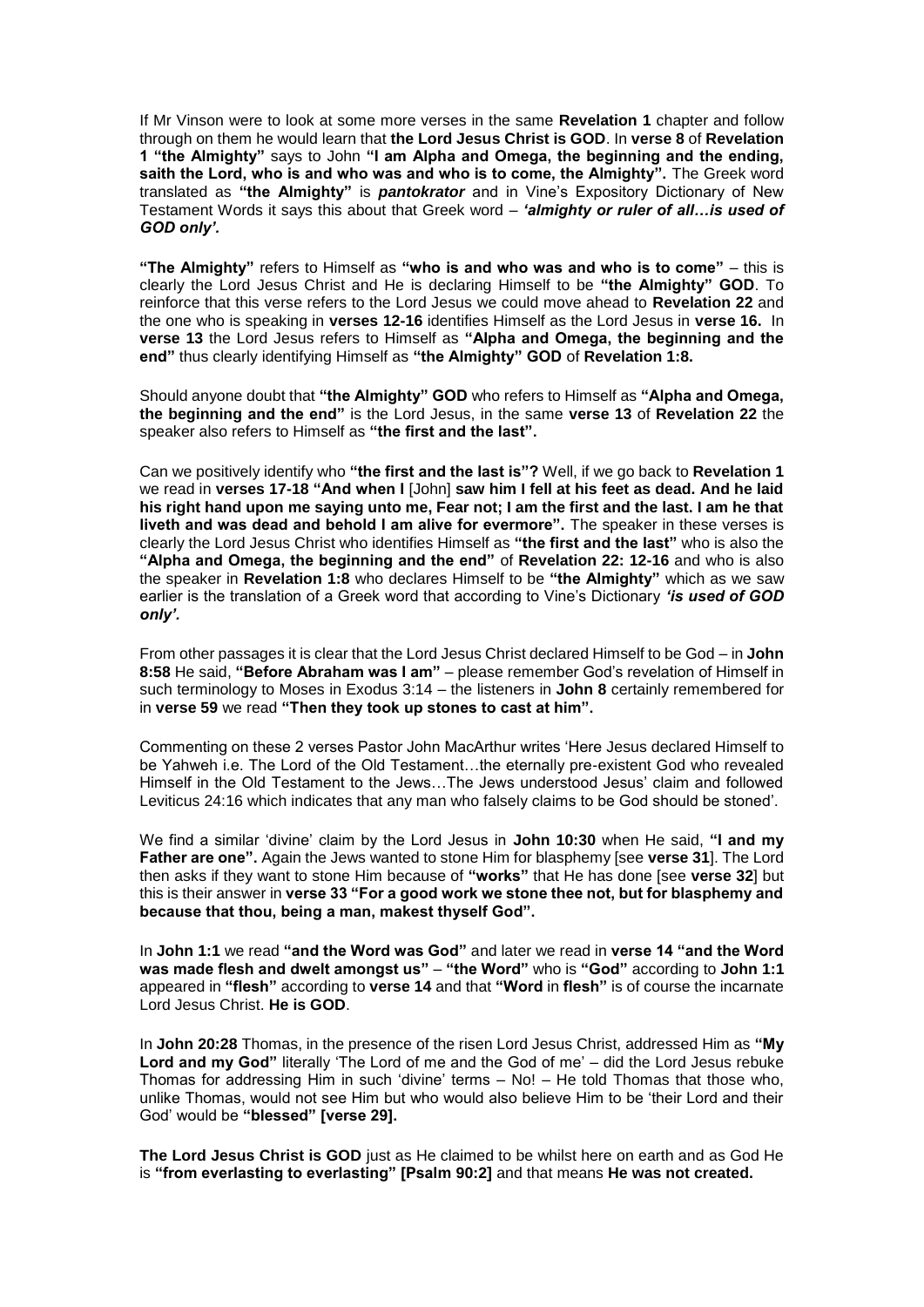Mike Vinson believes that **Revelation 3:14** teaches that the Lord Jesus Christ was created. Is that what that verse means? Turning once more to Vine's Expository Dictionary we find this about the Greek word translated as **"beginning" –** *'the origin, the active cause'.* The Greek word is *arche* and that would be the root of an English word like 'architect' – the one who plans and oversees a project but is not actually a part of the project.

The same Greek word *arche* appears in **Revelation 21:6** where John writes, **"And he said unto me, It is done. I am Alpha and Omega, the beginning** *(arche)* **and the end"** and this speaker goes on to say in **verse 7, "He that overcometh shall inherit all things and I WILL BE HIS GOD and he shall be my son".** The term **"the beginning"** is one that God uses of Himself and GOD is not created.

Commenting on **Revelation 3:14** Pastor John MacArthur writes 'This corrects a heresy apparently present in Laodicea as in Colosse that Christ was a created being (see Colossians 1:15-20). Instead He is the **"beginning"** (literally 'beginner, originator, initiator') of creation (see John 1:3) and the **"firstborn of creation"** that is the most pre-eminent, supreme person ever born (see Colossians 1:15). As a man He had a beginning *[conception/incarnation]* but as God He was the beginning *(initiator of creation).* This heresy concerning the person of Christ had produced an unregenerate church in Laodicea'.

In his book **'Why you should believe in the Trinity'** Robert Bowman Jnr, when responding to Jehovah's Witnesses claims that because of Revelation 3:14 Christ was created, writes on pages 65-67 **'The use of the word "beginning" as a description of Christ is said by JWs to indicate that he was created. If one considers the range of possible meanings of the Greek word** *arche* **translated "beginning" it must be admitted that the word might bear this meaning. However that is not the only or even a likely meaning. The main argument presented by the JWs is that John (author of Revelation) always uses** *arche* **with the common meaning of "beginning". However if by "beginning" one understands "first thing" this is not so. In fact it has this meaning only once in John's writings (John 2:11). Elsewhere in John's Gospel and Epistles it always refers to a beginning point in time (John 1:1&2; 6:64; 8:25&44; 15:27; 16:4; 1 John 1:1; 2:7, 13, 14 & 24; 3:8&11; 2 John 5&6) not the first thing in a series. In the book of Revelation in fact** *arche* **is used only three other times and ALWAYS of God as "the beginning and the end"…Yet witnesses will rightly deny that God is a first thing in a series of other things. Thus it is at least possible, if not probable that Revelation 3:14 does not use "beginning" in the sense of 'first thing'. We must therefore consider two alternate interpretations both of which are consistent**  with the Trinity. First it might be that in Revelation 3:14 *arche* means 'ruler' or 'first over' **creation…in Colossians 1:18 the only other place where Christ is called** *arche* **where it is usually translated "beginning", the meaning 'ruler' is practically certain…it is possible that 'ruler' is the correct meaning of** *arche* **in Revelation 3:14. However it is not certain, as it is also possible that** *arche* **means 'source' or 'first cause'. The Greek word** *arche*  **could, in first century Greek, bear the meaning of 'first cause' or 'origin' or 'source' when used in relation to the universe or creation…in the book of Revelation** *arche* **appears to be used with this meaning in all three of the other occurrences of the word in that book. In these three verses God is called "the beginning and the end"…The best interpretation of this expression would seem to be that God is the beginner and the consummator of creation – that he is its first cause and its final goal. It is therefore reasonable to think that the same usage is found in 3:14…In short** *arche* **in Revelation 3:14 could mean either 'ruler' or 'first cause'. The meaning of 'first thing created' is the least likely interpretation if context and the use of** *arche* **in the New Testament with reference to persons are taken into consideration. Certainly Revelation 3:14 cannot be used to** *prove* **that Christ is created'.**

One final point about the Person of Christ. Mike Vinson wrote –

**Christ was not "made to be sin" by being nailed to the cross. Rather He was "made to be sin" by being "shapen in iniquity and conceived in sin"…Christ, just like all of us was born into 'a body of death'.**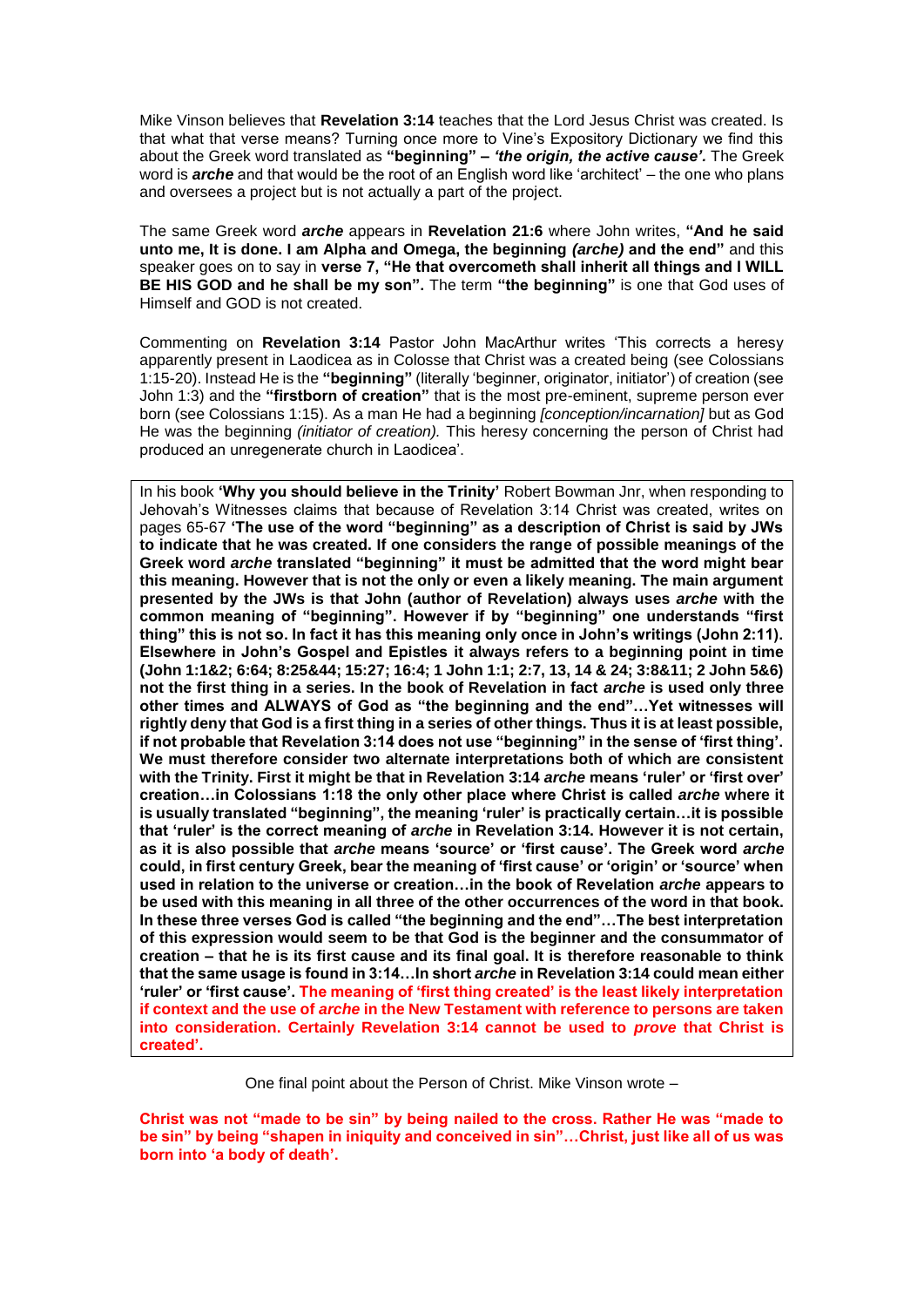Unlike all humanity that has been born since God created Adam and Eve and who have entered this world by natural procreation through the union of a man and a woman, the Lord Jesus Christ was conceived as a result of the Holy Spirit overshadowing a virgin called Mary [see Luke 1:35] and so the Lord Jesus was not born in the 'natural' lineage of Adam. Because of this He was not a 'fallen son' of Adam and was not subject to Adam's legacy namely "death" – **"as in Adam ALL die" [1st Corinthians 15:22]** and **"as by one man** (Adam) **sin entered into the world and death by sin and so death passed upon all men** (in the lineage of Adam) **for all have sinned" [Romans 5:12].** 

The Lord Jesus had to **"become obedient unto death, even the death of the cross" [Philippians 2:8].** Every individual from Adam [except for Enoch and Elijah who were taken from this earth by God before experiencing death] has because of 'the fall' eventually died physically – human beings don't have to do anything or 'obey' anything for death to finally overcome them – the truth is as quoted earlier **"in Adam all die".** However, the sinless Christ who was not **"in Adam"** would never have died physically if He had not willingly and in obedience to His Father's will [see Matthew 26:39 and Acts 2:23] allowed Himself to be crucified on the cross

Pastor John MacArthur commenting on Romans 5:12 writes – 'Adam passed to all his descendants the inherent sinful nature he possessed because of his first disobedience. That nature is present from the moment of conception (Psalm 51:5 – the **"shapen in iniquity and conceived in sin"** that Mike Vinson quoted above) making it impossible for man to live in a way that pleases God'.

By nature those who are **"in Adam"** and who have been **"shapen in iniquity and conceived in sin"** CANNOT please God [see Romans 8:8] yet twice we read of God the Father declaring from heaven concerning the Lord Jesus Christ **"This is my beloved Son in whom I am well pleased" [Matthew 3:17 and Matthew 17:5].** Why was Christ able to naturally **"please"** God the Father? Because He was not as Mike Vinson claims **"shapen in iniquity and conceived in sin"** but rather He was **"holy, harmless, undefiled, separate from sinners2"[Hebrews 7:26].**

Mike Vinson referred to Christ **"being nailed to the cross".** On that cross He was a 'sacrificial lamb' bearing away the sins of His people [see John 1:36; Matthew 1:21; Hebrews 9:26; 1<sup>st</sup> Peter 1:18-19]. This last reference from 1<sup>st</sup> Peter speaks of the sacrifice of Christ in these terms **"as of a lamb without blemish and without spot" –** if Christ had been **"shapen in iniquity and conceived in sin"** He would not have been **"without blemish and without spot"** and so His sacrifice on behalf of His people would not have been acceptable to God the Father but His glorious resurrection from the grave demonstrates that it was acceptable to His Father and affirms the truth of 2<sup>nd</sup> Peter 3:18 where we read "For Christ also hath once suffered for **sins, the just** (sinless) **for the unjust** (sinners) **that he might bring us to God".** 

It most certainly was on **"the cross"** that Christ was **"made to be sin"** for His people for it was there that **"he hath borne our griefs and carried our sorrows"** it was there that He was **"smitten of God…wounded for our transgressions…bruised for our iniquities"** it was there that **"the Lord laid on him the iniquity of us all"** and it was there that **"it pleased the Lord to bruise him" [Isaiah 53:3-11].** It was there on the cross that He was **"forsaken"** by His Father [see Matthew 27:46] and that will be the eternal fate of all those who die in their sins and outside of Christ [despite a view to the contrary by Mr Vinson who subscribes to a heresy known as 'Universal Reconciliation'].

The reality and purpose of the substitutionary sufferings of the sinless Christ for His people are captured perfectly in 2<sup>nd</sup> Corinthians 5:21 "For he (God the Father) hath made him (this refers to the Father's judgemental treatment of Christ on the cross) **who knew no sin** (the sinless Christ) **to be sin for us** (to suffer as a substitute the punishment rightly due to His people for their sin) **that we might be made** (this is how the Father now looks upon those sinners for whom Christ died) **the righteousness of God in him"** (those **'in Christ'** and no longer **'in Adam'** are now clothed in and accepted because of the perfect righteousness of Christ – see Romans 3:21-22 and Ephesians 1:6).